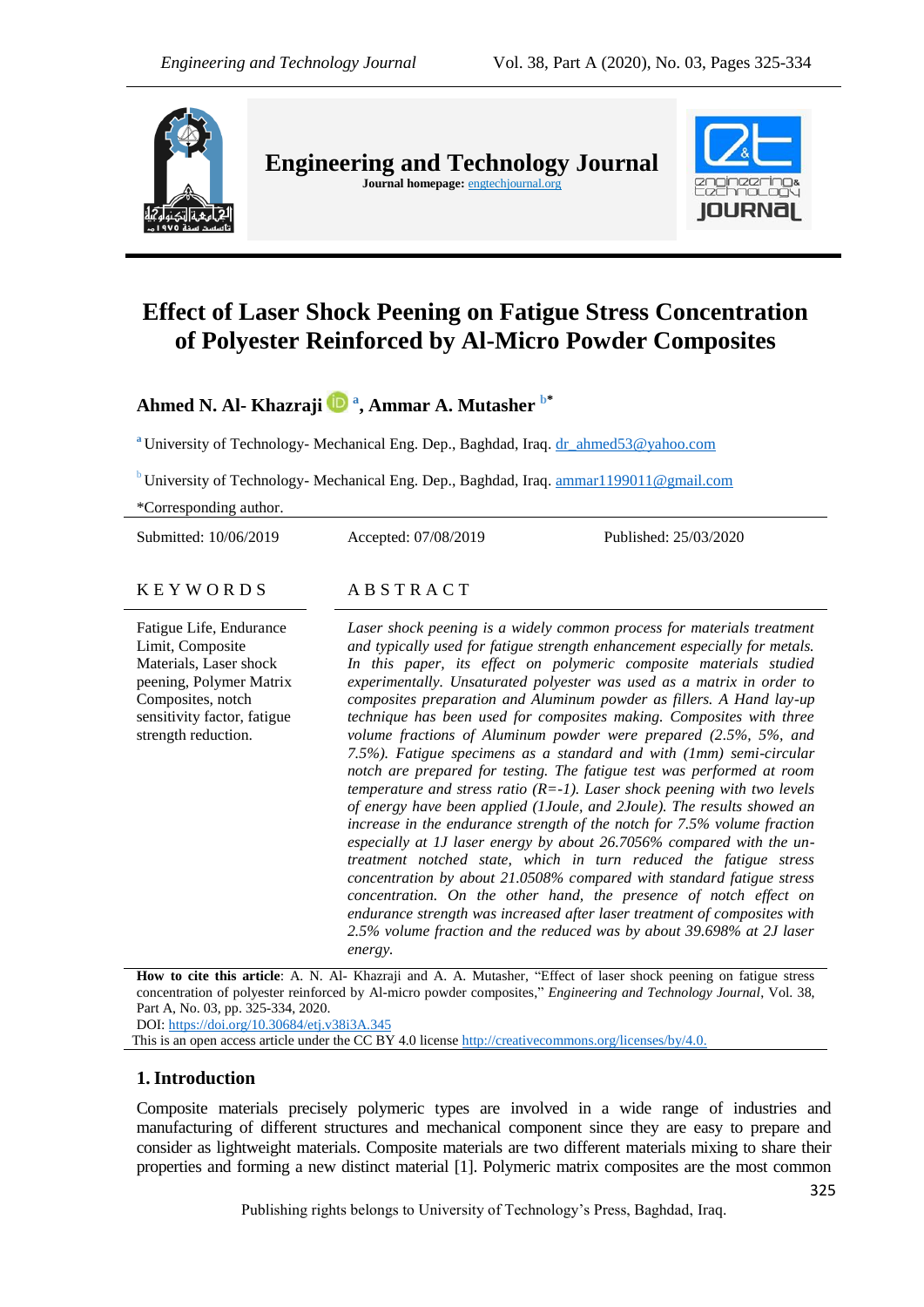type. Polymers are commonly reinforced with particles as fillers to get special thermal and mechanical properties. Polymeric composite materials, especially those reinforced by fillers, are widely used in different applications. They are used in manufacturing, such as abrasive and cutting tools, internal parts of an airplane and automotive, also for welding as a (plastic welder) of the breaking metallic component. Notches and holes are common forms, which are found in approximately all engineering parts, and usually used for joining those parts with each other. Notches and holes are treated as discontinuous geometry in components. The presence of discontinuous geometry in the parts, reducing the strength due to local stress concentration and leads to catastrophic failure. Fatigue is commonly defined as the relationship among the stress that applied against several cycles to failure. The criterion of this failure is because of that the micro cracks first initiate into the matrix material then propagates and at last leads to failure [2]. Laser shock peening (LSP) is a process for surface treatment used to improve the fatigue strength, metallurgical and mechanical properties of metals by modifying and treating the surface and introducing compressive residual stresses by using a high energy laser pulse run into the material's surface [3]. LSP easy to be applied to the region have a high stress concentration such as notches and holes compared with shot peening or other peening types. The influence of peening operation is different in composite materials compared with metals, especially polymeric matrix composite (PMC). The reason for that it consists of two or more constituent; each of them has distinct metallurgical and mechanical properties leads in various effects from one point to others and results in a complicated attitude hard to be predicted.

Mohammed [4] studied the laser treatment influence on fatigue strength of composite materials. The composite material was used construct from polyester resin as a matrix and was reinforced with steel layer and fiber e-glass in the form of laminate composite material with (1mm) thickness and [+45/-45]s and [0/90]s fiber angles. Two types of the laser beam were used for this investigated (band and pules). Laser treatment in the different position was applied. The result showed an increase in properties after treatment by about 23% compared with un-treated state.

Alkhazraji et al. [5] investigated the influence of shot peening process on fatigue strength of polymeric composite materials. Polyester as a matrix material was utilized, and two various types of reinforcement materials were used. Continuous unidirectional fiber E- glass was the first reinforcement material with 33% volume fraction, whereas the other one was Al powder with 2.5% volume fraction. Fatigue test was carried out with stress ratio  $(R=1)$  at room temperature. The result manifested an increase in the fatigue endurance strength of polyester\ fiberglass after shot peening treatment, and the increment by about 25% at (6 min) peening time compared with unpenned state. On the other hand, a reduction was occurred in endurance strength of polyester\Al powder reach by about 29% after treatment by shot peening with (6 min) peening time.

Beyene et al. [6] investigated the effect of the notch on fatigue flexural performance of composite materials. The investigation was done on composite was made from Twill E-glass/epoxy. Un-notched specimens and specimens with various kinds of notches configuration like (circular holes, transverse ellipse, longitudinal ellipse and slot geometry), were prepared from composite sheet. The results of standard coupons are then compared with those specimens of which have the chosen notch geometries. The results showed that various notched geometry behave differently in fatigue loading. For composite specimens subjected to fatigue loading, it has found that the notch size and geometry becomes a dominant parameter for failure.

Al-Khazraji et al. [7] studied the shot peening influence notch sensitivity factor (q). Aluminum (AA7075- T6) was chosen to make the investigation. Fatigue specimens with notches in two different radii were used (1, 1.25 mm). Shot peening was performed at two different durations (10 and 20 min). The result observed a decreasing in the notch sensitivity factor (q) by about 22.35%, at 10 min shot peening time and notch radius 1.25mm.

Benedetti et al. [8] studied the fatigue behavior of shot peened notched specimens. By using aluminum (7075- T651). Moreover, the result was showed that the shot peening process increases the endurance fatigue strength even in the presence of geometrical discontinuous. Therefore, in this current research, the notch effect and the LSP influence on the fatigue behavior of particulate composite materials will be investigated.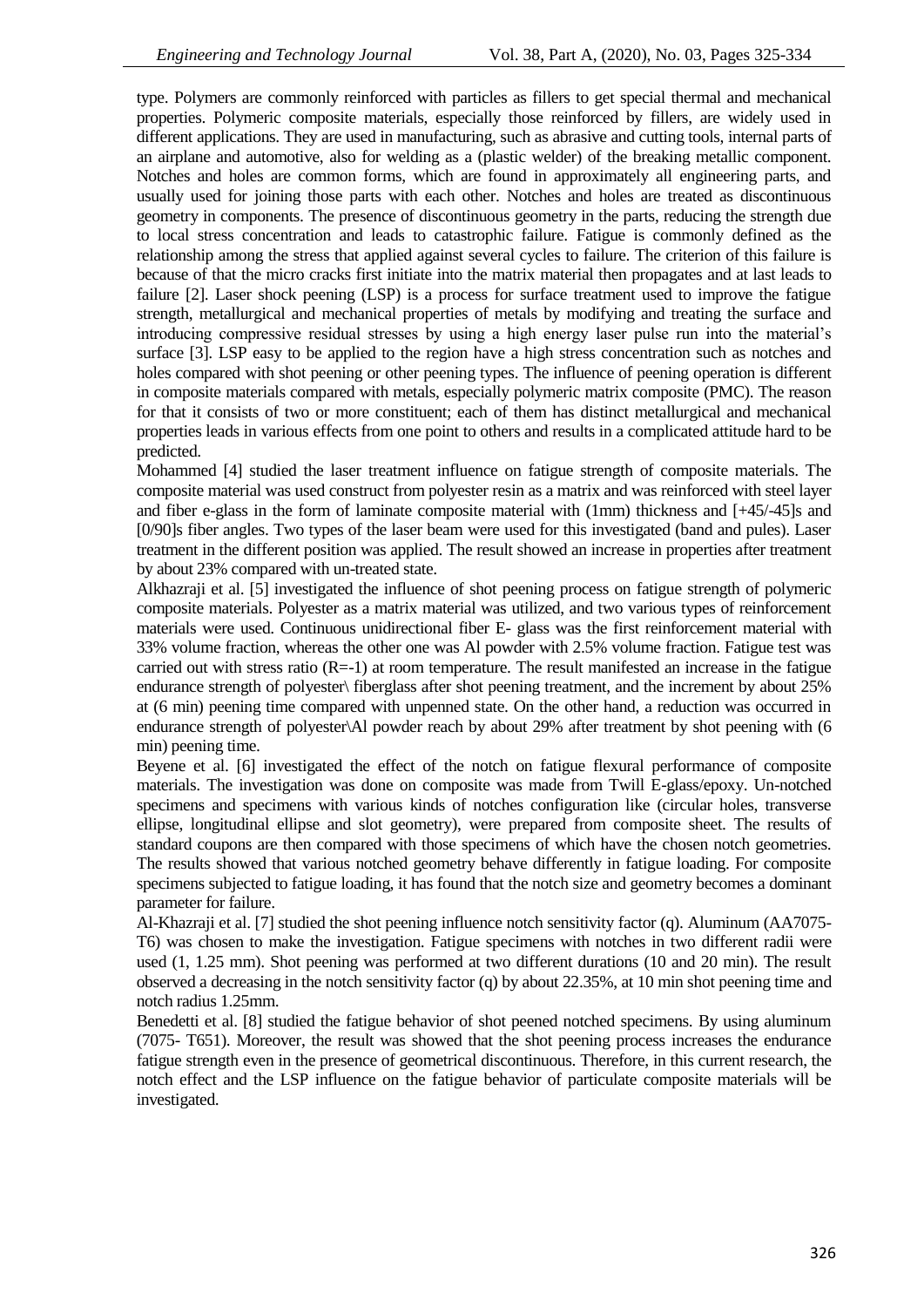# **2. Theoretical Part**

## *I. Stress concentration factor*

The theoretical stress concentration factor (often called stress raisers) is knowing as the ratio among the maximum stress in a component due to notch or hole and the nominal stress in the same section concerning the net area. Mathematically, as follow [9]:

$$
K_t = \frac{Maximum stress}{Nominal stress}
$$
 (1)

The stress is concentrating in such location due to the geometric discontinuity, and the reduction in cross sectional area causes an increase in the level of stress, especially at the location of the abrupt area changing. Fatigue stress concentration occurs when a machine or component is subjected to cyclic repeating or fatigue loading, the value of fatigue stress concentration factor  $(K_f)$  (or fatigue strength reduction) shall be applied instead of theoretical stress concentration factor. Also, because of the calculation of fatigue stress concentration factor is not an easy task, so from experimental tests is defined as [9,10]:

$$
K_f = \frac{Endurance limit without stress concentration}{Endurance limit with stress concentration}
$$
\n(2)

The value of (k<sub>t</sub>) is a function the natural of loading and geometry while the magnitude of (k<sub>t</sub>) is a function of loading, geometry and material. The theoretical stress concentration  $(k<sub>t</sub>)$  of semi-circular notch can be predicted according to the following relations [11]:

$$
K_t = 1.894 - 2.784 \left(\frac{2t}{H}\right) + 3.046 \left(\frac{2t}{H}\right)^2 - 1.186 \left(\frac{2t}{H}\right)^3
$$
\nWhere t and H are the noted specimen dimension as shown in Figure 1

Where t and H, are the notched specimen dimension, as shown in Figure 1.

# *II. Notch sensitivity factor*

The notch sensitivity of a material is a metric of how material sensitive for geometric irregularities or notches. The sensitivity of a material to crack propagates and fracture is increased within the presence of a surface inhomogeneity such as a sudden change in a section, notch, crack, or scratch. Low sensitivity to notch is generally related to ductile materials, whereas high notch sensitivity founded in brittle materials. The reason that somewhat materials tend to be less or more "sensitive" to the presence of stress concentrations as a consequence of utilizing elastic stresses to predict the nonlinear attitude of materials [9,10].

Notch sensitivity factor (q), is the extent to which the theoretical (geometrical) stress concentration effect during the component is subjected to dynamic load. So, it's usually calculated using the following Neuber equation [10]:

$$
q = k_f - 1/k_t - 1 \tag{4}
$$

q - Notch Sensitivity Factor

 $k_f$  – Fatigue Stress Concentration Factor.

k<sub>t</sub> - Theoretical Stress Concentration Factor.

# **3. Experimental Work**

# *I. Fabricating of the fatigue specimens*

The composites were prepared in a sheet form with size (300x280x4) mm, according to reference Mahdi [12]. The unsaturated polyester resin as a matrix phase was used for the preparation of composites, and the properties are illustrated in Table 1. Aluminum powder was utilized as a reinforcement material; it has a filler with particles size (50-100) µm, Table 2 observed the properties of it. The hand lay-up process was used for fabrication since it is simple and can be used for producing composites in different sizes and forms. The mold was prepared from clean glass, coated first by Vaseline then covered by Al foil to prevent the adhesion that occurs between the material and the mold. 1.5% (MEKP) abbreviation to (Methyl Ethyl Ketone Peroxide) from the net volume of unsaturated polyester was appended to the mixture and then Al powder was mixed and dispersed into the matrix during the reaction has begun. Composites with three volume fractions were prepared in this study (2.5%, 5% and 7.5%).

*II. Specimens' preparations*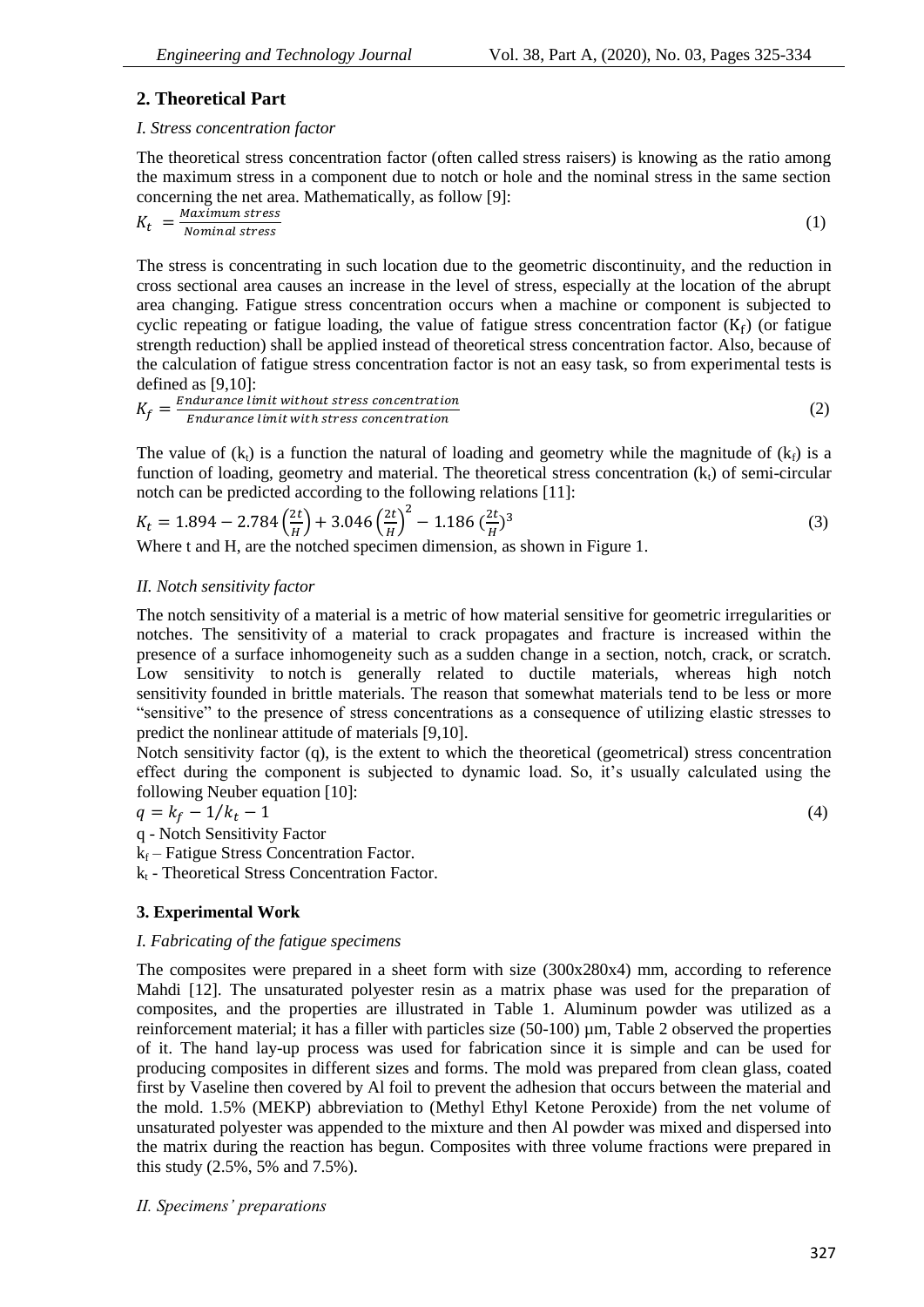Two set forms of specimens were prepared; the first form was according to fatigue instrument manual [15], which was used for un-notched SN curve drawing, as shown in Figure 2. The second form of specimens is prepared with (1mm) notch in order to notch fatigue strength calculation, as shown in Figure 3. Notch was performed using a CNC machine to perfect fitting.



**Figure 1: The semi-circular notch [11]**

|  |  | Table 1: The properties of polyester resin [13] |  |  |
|--|--|-------------------------------------------------|--|--|
|--|--|-------------------------------------------------|--|--|

| Density ( $\rho$ ( <b>kg/m<sup>3</sup>)</b> | Elastic Modulus E (GPa) Poisson Ratio (v) |      |
|---------------------------------------------|-------------------------------------------|------|
| 1211                                        | 1 0602                                    | 0.38 |

**Table 2: The properties of Al powder [14]**



**Figure 2: Fatigue specimen according to fatigue instrument [15] (all dimensions are in mm)**



**Figure 3: Notched fatigue specimen (all dimensions are in mm)**

#### *III. Fatigue test*

The fatigue test was accomplished by using (bending-alternating HSM20), as shown in Figure 4. This instrument is displacement-controlled fatigue and can be utilized by applying a constant amplitude deflection to the edge of the cantilever beam. The test was executed at room temperature with zero mean stress (stress ratio  $(R= -1)$ ) and 25Hz frequency. The dimensions and geometry of specimens were chosen according to the machine's manual [15], as in Figures 2 and 3. This test was carried out at Department of Mechanical Engineering/ University of technology- Baghdad. The notched specimen before and after being tested is shown in Figure 5.

#### *IV. Laser shock peening*

LSP process builds on several parameters, like laser plasma pressure, the type of laser source, plasma confinement layer, and material condition [16]. The plasma pressure can be prophesied by the following experimental equation while using water for confining [17]:

$$
p(GPa) = 1.02 \sqrt{I_0 \left(\frac{GW}{cm^2}\right)}\tag{5}
$$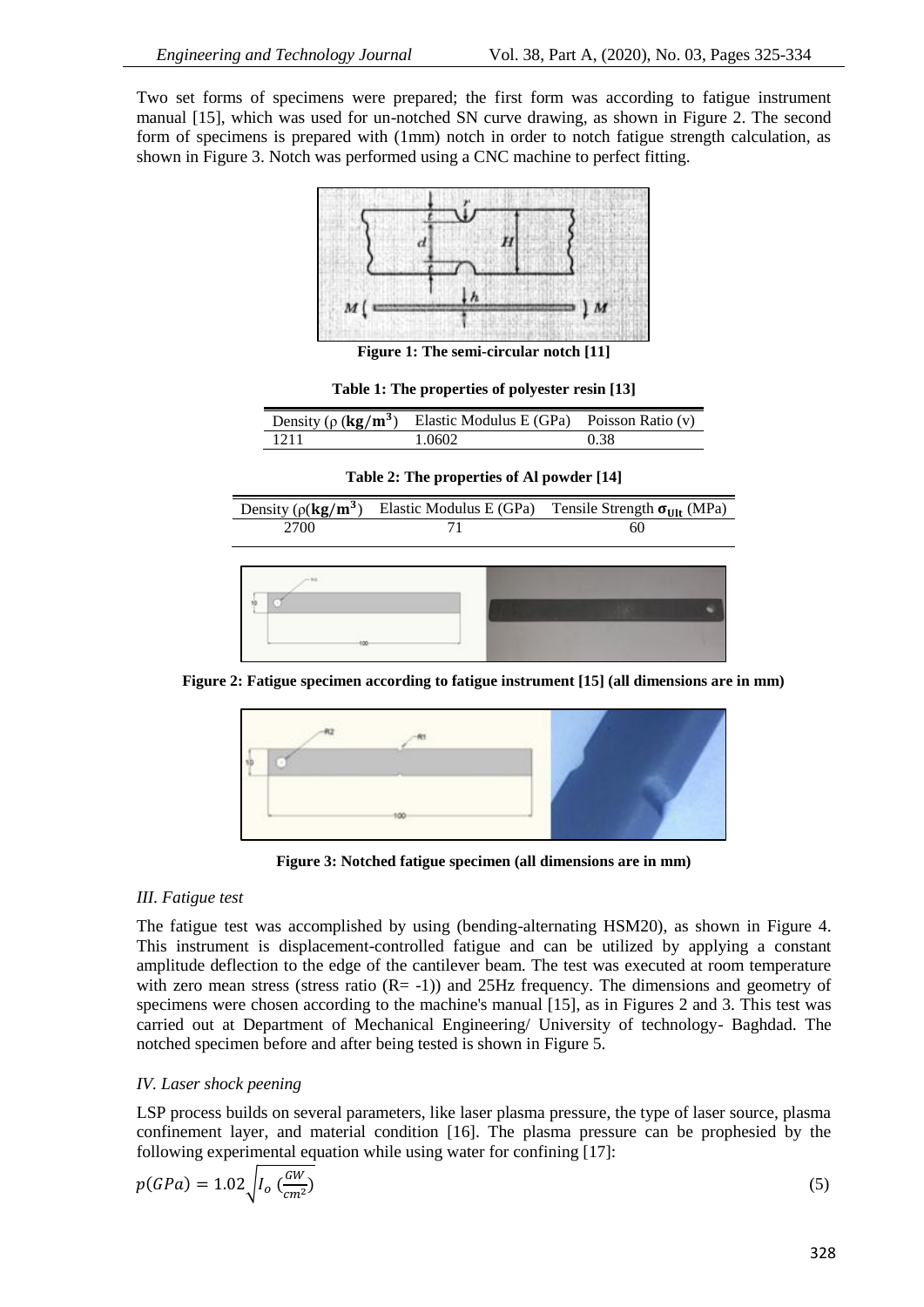Where  $I_0$  is the laser intensity, which depends on the energy per pulse in (Joule) of the laser beam, spot size, pulse duration, and wavelength [18]. The type of laser beam, which was used to prepare this study is Q-switched (Nd-Yag) laser pulse and applied on the specimen's surface to generate a shock wave, as in Figure 6. The shock generation procedure, which was utilized in this study, is similar to that followed in metals [19]. The parameters that are chosen in this research are listed in Table 3. The surface was first painted with a black dye as a protective layer and the efficiency of the energy absorption increased. In addition, the specimen was immersed in water at an altitude about (2- 3) mm from the peening area. The aim of that is to confined and protect the specimen's surface from the high thermal energy that may occur. The treatment was done by peening the upper and lower surface in additional to the notch root. Figure 7 shows the notched fatigue specimen when being treated by LSP.



**Figure 4: Bending-alternating fatigue device HSM20**



**Figure 5: Notched fatigue specimen before and after being tested**



**Figure 6: (a) Basic principle of laser peening, (b) Q-switched Nd-Yag laser pulse**

|  |  | Table 3: The parameter of laser peening |  |  |  |
|--|--|-----------------------------------------|--|--|--|
|--|--|-----------------------------------------|--|--|--|

| Energy (Joule) | Wave length (nm) | Spot size (mm) | Water height (mm) | Pulse duration (ns) |
|----------------|------------------|----------------|-------------------|---------------------|
|                | 064              |                |                   |                     |
|                | .064             |                |                   |                     |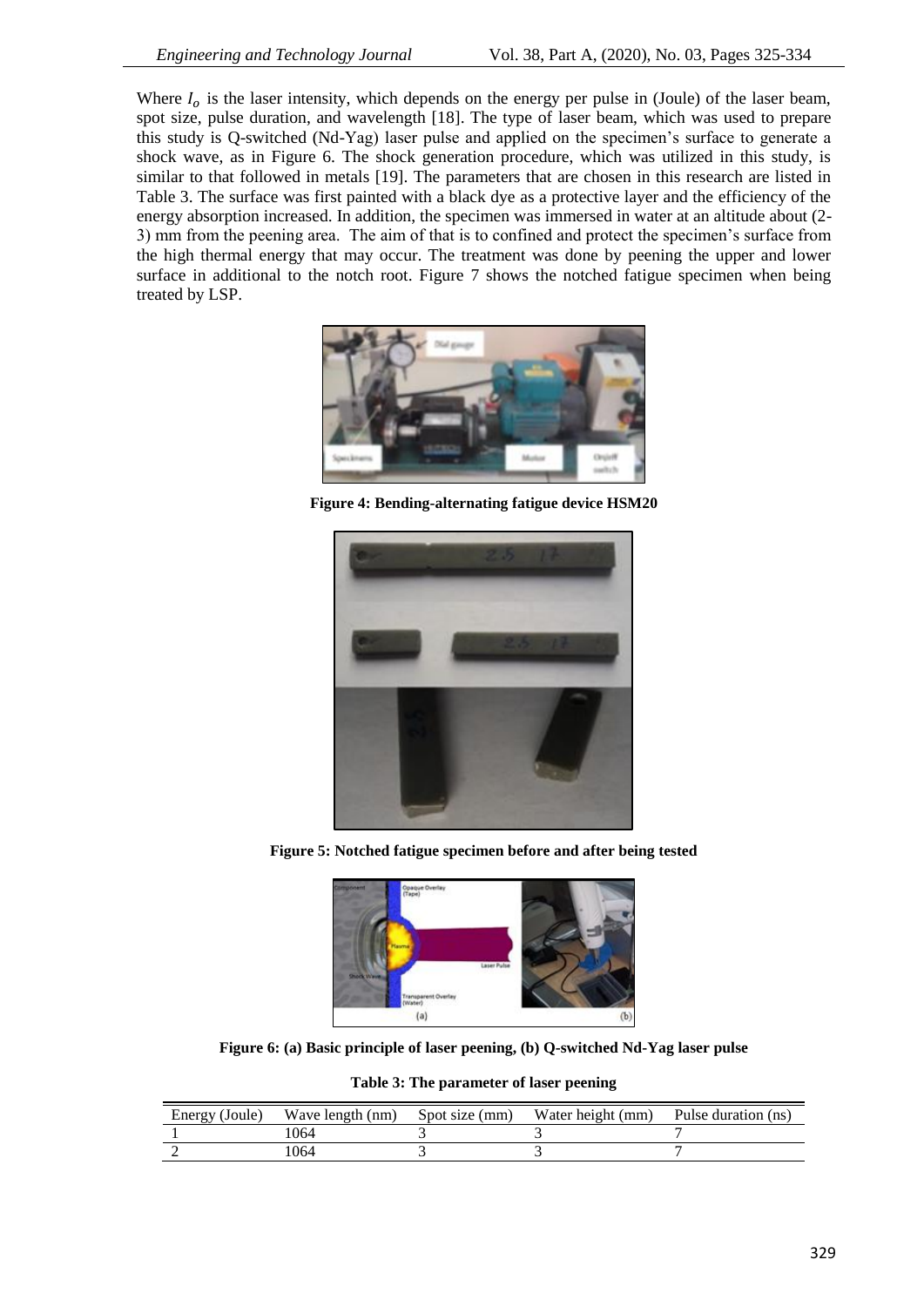

**Figure 7: Notched specimens after treatment**

#### **4. Results and Discussion**

The fatigue test was done for the SN curve drawing of different volume fraction composites to make a comparison between smoothed-notched specimens results firstly, then among notched specimens before and after treatment with (1J and 2J) LSP energy. More than (6 specimens) tested for each SN curve and obtained the results. The endurance strength of every SN curve was calculated at  $10<sup>6</sup>$ cycles using the following fitting equation (Basquin equation) [2]: (6)

$$
\sigma = A * N_f^-
$$

### *I. Before LSP*

Figure 8 shows the fatigue results of smooth specimens for polyester\Al powder with different volume fraction (2.5%, 5% and 7.5%). Figures 9, 10 and 11 observe the smoothed and notched fatigue results for 2.5%, 5% and 7.5% respectively. Table 4 shows the standard endurance strength with different volume fraction for smoothed and notched fatigue test the notch sensitivity factor was calculated. The endurance limit of smoothed specimens increased with the increasing of volume fraction. To the increasing of filler leads to more binding and more fatigue resistance [12]. In addition, it's obvious that the presence of notch reduces the endurance limit by about 21.437%, 16.335% and 13.901% for 2.5%, 5% and 7.5% volume fraction subsequently. As clear that the effect of notch was reduced with the increasing of volume fraction. The fatigue stress concentration and the notch sensitivity factor were also reduced inversely with the increasing of volume fraction. The notch sensitivity factor (q) was 0.6044, 0.4333 and 0.3577 for 2.5% and 5% and 7.5% volume fractions respectively. This mainly due to hard Al powder particles which stopped the propagation of cracks due to blunting effect, and give more resistance to the presence of discontinuous geometries in component, see Table 4 [13].



**Figure 8: SN curve with different volume fraction**



**Figure 9: SN curve of un-notched and notched fatigue for 2.5% volume fraction**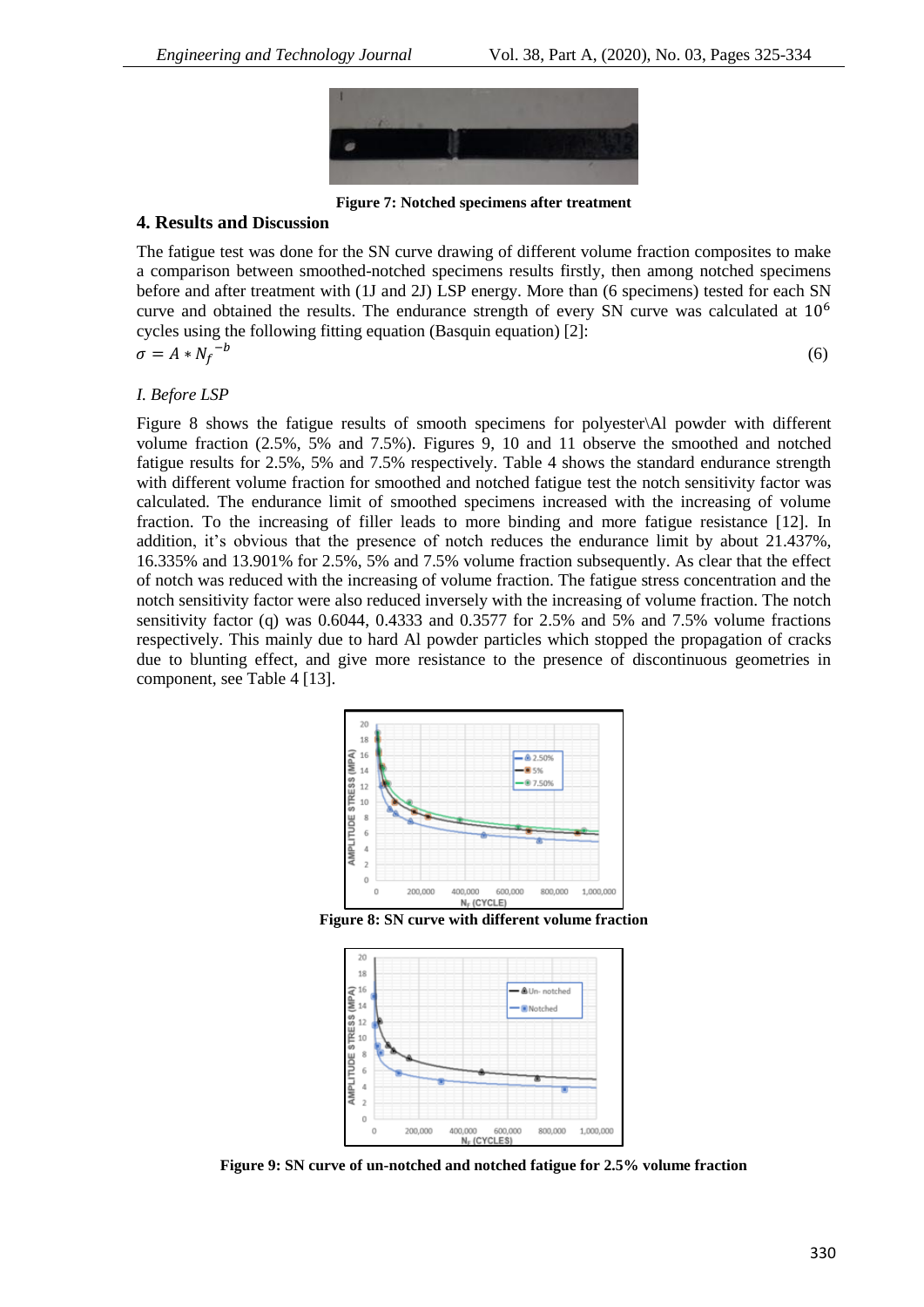

**Figure 10: SN curve of un-notched and notched fatigue for 5% volume fraction**



**Figure 11: SN curve of un-notched and notched fatigue for 7.5% volume fraction**

**Table 4: The values of endurance strength for notched and un-notched specimens, fatigue strength reduction and notch sensitivity factor without any treatment**

| Type | $\sigma_e(MPa)$ | $\sigma_e$ of notch (MPa) | Reduction in $\sigma_e$ (%) | $K_f$   |      |        |
|------|-----------------|---------------------------|-----------------------------|---------|------|--------|
| 2.5% | 4965767311      | 3.901241                  | $-21437$                    | 1 272   | 1.45 | 0.6044 |
| 5%   | 591167211       | 4.945982                  | $-16.335$                   | 1 1 9 5 | 1.45 | 0.4333 |
| 7.5% | 6.291949376     | 5.417276                  | $-13901$                    | 1 161   | 145  | 0.3577 |

#### *II. After treatment*

Figures 12, 13 and 14 in addition to Tables 5 and 6 show the fatigue results of notched specimens before and after peening by 1J and 2J laser energy for composites with 2.5%, 5% and 7.5% volume fractions. It is obvious that LSP was reduced the notch strength for 2.5% and 5%. The reduction in endurance notch strength for 2.5% was about 20.204% and 39.698% when treated by 1J and 2J laser energy respectively. On the other hand, the reduction in strength was slightly less in 5% volume fraction compared with 2.5%, and was by about 6.9204% and 28.3911% when treated by 1J and 2J laser energy respectively. This prove that the composite became more resistance to the destructive. This destruction attitude mainly was due to the high brittleness at low volume fraction caused more cracks into the composites after LSP process [5]. With 7.5% volume fraction the materials exhibit an enhancement in the strength of the notch compared with the un-treatment state. The increment in the endurance strength of notch was by about 26.7056% and 23.8482% at laser energy 1J and 2J respectively. Figure 15 shows a comparison between notched fatigue states before and after LSP with un-notched state of composite materials with 7.5% volume fraction, and also the endurance strength was listed in table 5. The endurance strength of notched specimens after LSP was increased in a level more than for un-notched state and was by about 9.091% and 6.631% at level of laser energy 1J and 2J respectively. This behavior was due to the compressive residual stress that induced into the composite using LSP [4,5]. The changing in fatigue stress concentration results after notch treatment by LSP were listed in table 6. For 2.5% and 5% it's obvious that the LSP is a destructive process and led to increase the fatigue strength reduction due to notch presence. This increment was continuous with increased the energy level of laser beam to 2J. For composite materials with 7.5%, LSP was reduced the sensitivity of notch due to reducing the stress concentration in materials and this reduction was about 21.0508% and 19.293% when was treated by 1J and 2J LSP energy respectively.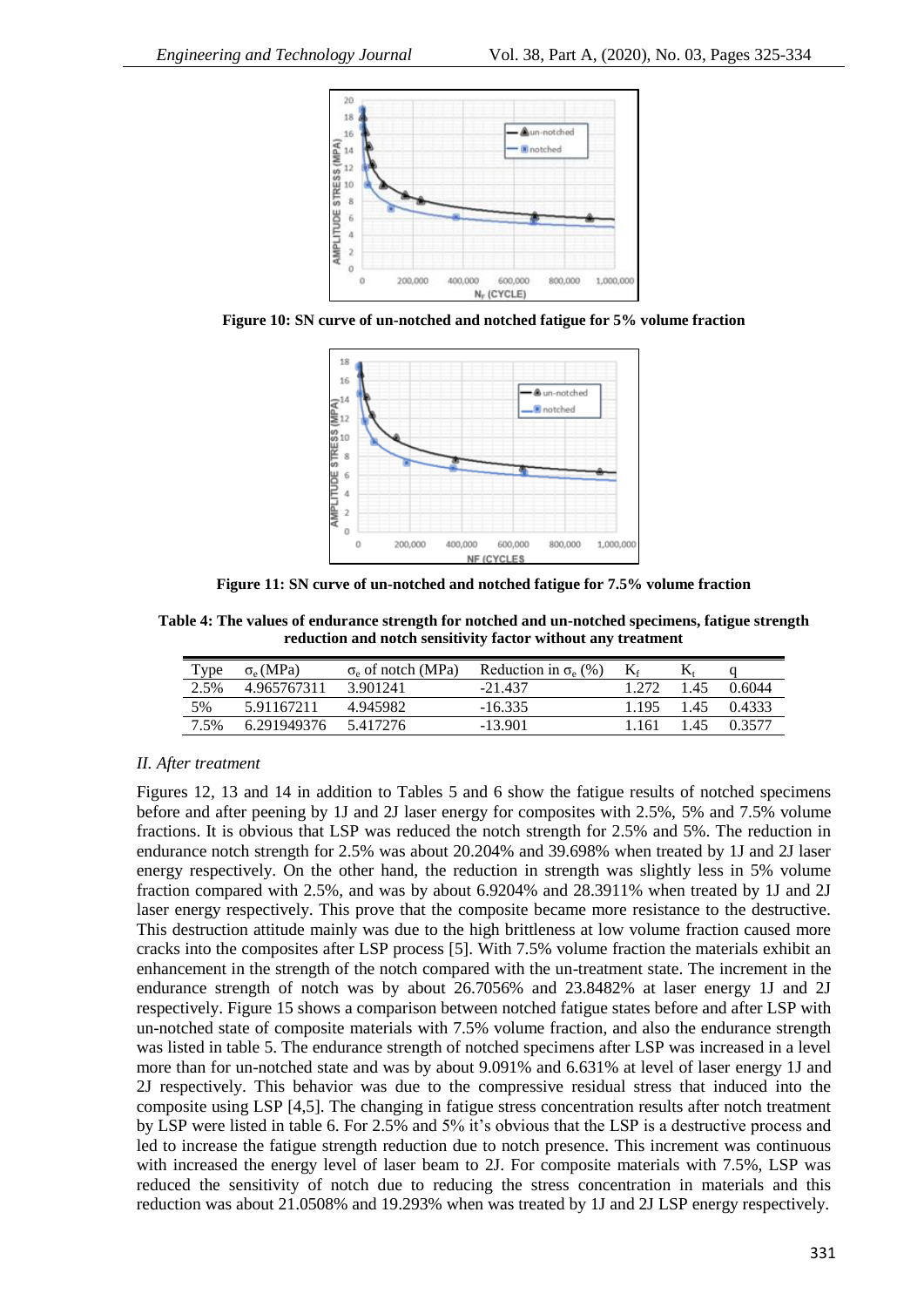

**Figure 12: SN curve of (2.5%) volume fractions for notched specimens treated and un-treated**



**Figure 13: SN curve of (5%) volume fractions for notched specimens treated and un-treated**



**Figure 14: SN curve of (7.5%) volume fractions for notched specimens treated and un-treated**



**Figure 15: SN curve of (7.5%) volume fractions for notched specimens treated and un-treated**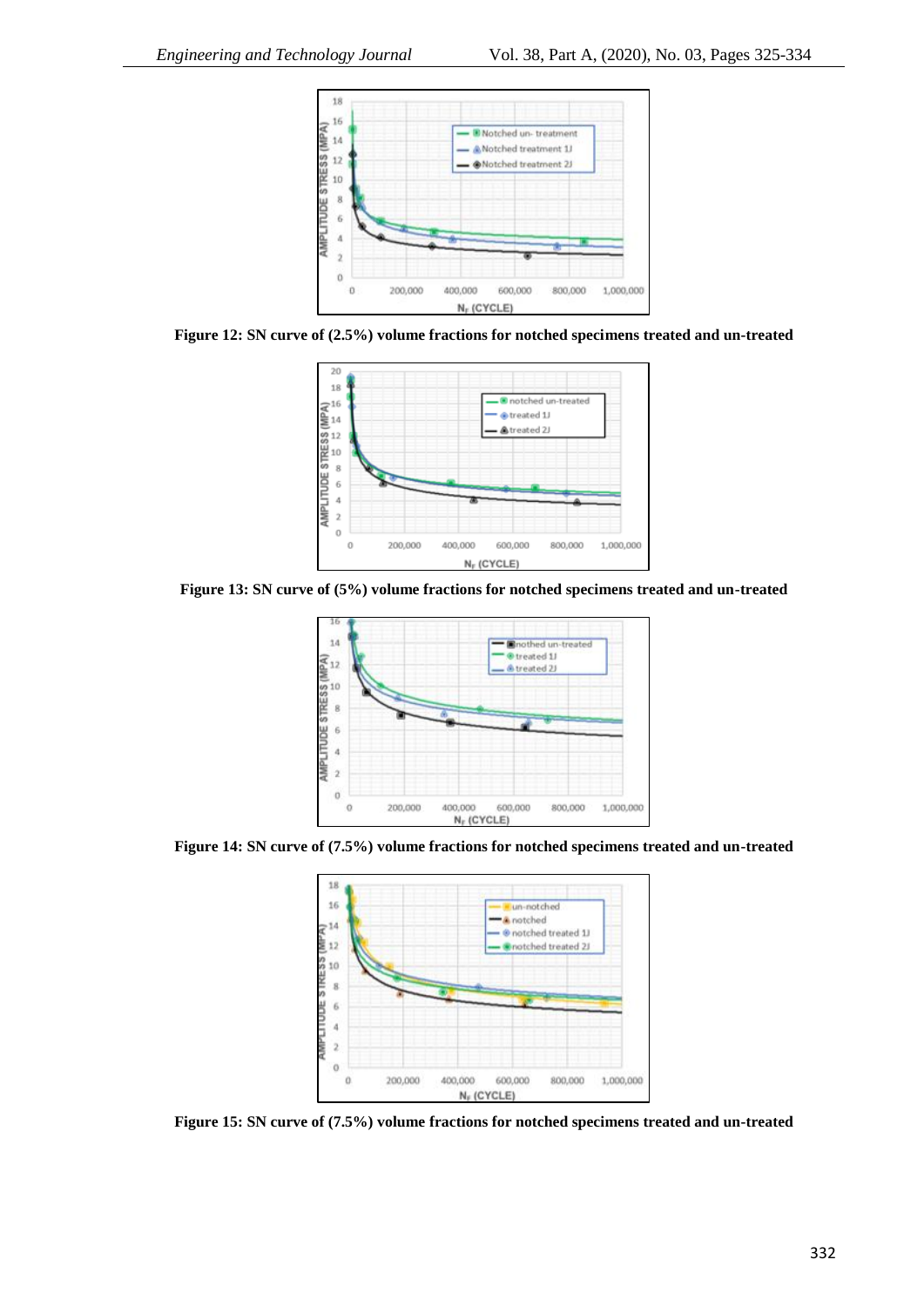| Volume fraction     | Standard un- | <b>Standard</b> | <b>Treated 1J</b> |               | <b>Treated 2.I</b> |               |
|---------------------|--------------|-----------------|-------------------|---------------|--------------------|---------------|
| $\frac{(\%)}{(\%)}$ | notched      | notched         | <b>MP</b> a       | $\frac{0}{0}$ | <b>MPa</b>         | $\frac{0}{0}$ |
| 2.5                 | 4.96576      | 3.901241        | 3.113009          | $-20.204$     | 2.35249164         | $-39.698$     |
|                     | 5.91167      | 4.945982        | 4.6037            | $-6.9204$     | 3.541762           | $-28.3911$    |
|                     | 6.29194      | 5.417276        | 6.863997          | 26.7056       | 6.709202           | 23.8482       |

**Table 5: The values of endurance strength for notched and un- notched specimens, fatigue strength reduction and notch sensitivity factor**

#### **Table 6: The values of fatigue strength reduction before and after LSP**

| <b>Volume fraction (%</b> | Standard $K_f$ | $K_f$ after treatment (1J) |               |        |               |  | $Kf$ after treatment (2J) |
|---------------------------|----------------|----------------------------|---------------|--------|---------------|--|---------------------------|
|                           | Value          | Value                      | $\frac{0}{0}$ | Value  | $\frac{0}{0}$ |  |                           |
| 2.5                       | 1272           | 1.595                      | 25.393        | 2.1108 | 65.943        |  |                           |
|                           | 1.195          | 1.284                      | 7.4476        | 1.669  | 39.665        |  |                           |
| 75                        | -161           | 0.9166                     | $-21.0508$    | 0.937  | $-19.293$     |  |                           |

### **5. Conclusions**

The main point, which was concluded from the last observed results as follow:

I. The increment in the volume fraction of Al powder to 7.5% reduced the fatigue stress concentration, and in turn, reduced the sensitivity to the presence of semi-circular notch in the component.

II.LSP treatment with 1J and 2J energy levels reduced the sensitivity of the notched composite materials specimens with a 7.5% volume fraction by reducing the stress concentration due to notch root.

III. Composite materials with 2.5% and 5% volume fraction of Al powder, when treated by LSP leads to increase sensitivity to the presence of the notch.

IV. The increasing of the laser beam energy to 2J leads to more destructive in composite with 2.5% and 5% volume fraction.

#### **References**

[1] I. M. Daniel and O. Ishai, "Engineering mechanics of composite materials," New York Oxford, 1994.

[2] Y. Murakami, "Metal fatigue: effects of small defects and nonmetallic inclusions," Elsevier- Science Ltd, 2002.

[3] M. R. Hill, A. T. DeWald, J. E. Rankin and M. J. Lee, "Measurement of laser peening residual stresses," Journal of Materials Science and Technology, Vol. 21, Issue 1, pp.1-23, 2005.

[4] A. J. Mohammed, "Effect of laser treatment on fatigue test for composite materials with presence of steel reinforcement," The Iraqi Journal for Mechanical and Material Engineering, Vol.16, No.1, pp. 1-17, 2016.

[5] A. N. Al-Khazraji and M. N. M. Shareef, "Comparison of fatigue life behavior between two different composite materials subjected to shot peening at different times," Al-Khwarizmi Engineering Journal, Vol. 10, No. 3, pp. 1- 12, 2014.

[6] A. T. Beyene, G. Belingardi and E. G. Koricho, "Effect of notch on quasi-static and fatigue flexural performance of T will E-glass/epoxy composite," Elsevier- Composite Structures, Vol 153, pp. 825-842, 2016.

[7] A. N. I. Al-Khazraji and T. A. H. AL-Taie, "The effect of shot peening on the notch sensitivity factor and neuber characteristic length for 7075-T6 aluminum alloy," Journal of Engineering and Development, Vol.19, No.4, pp. 200- 218, July 2015.

[8] M. Benedetti, V. Fontanari, B. Winiarski, [P. J. Withers,](https://www.sciencedirect.com/science/article/pii/S1877705815011728#!) M. Allahkarami and [J. C. Hananc,](https://www.sciencedirect.com/science/article/pii/S1877705815011728#!) "Fatigue behavior of shot peened notched specimens: effect of the residual stress field ahead of the notch root," Elsevier-Procedia Engineering, Vol. 109, pp. 80-88, 2015.

[9] J. E. Shigley and C. R. Mischke, "Standard handbook of machine design," 2nd edition, McGraw-Hill Inc, 1996.

[10] R. S. Khurmi and J. K. Gupta "A textbook of machine design," Eurasia Publishing House (PVT.) LTD, 2005.

[11] R. E. Peterson, "Stress concentration factor," 2nd Edition, John Wiley & Son, 1997.